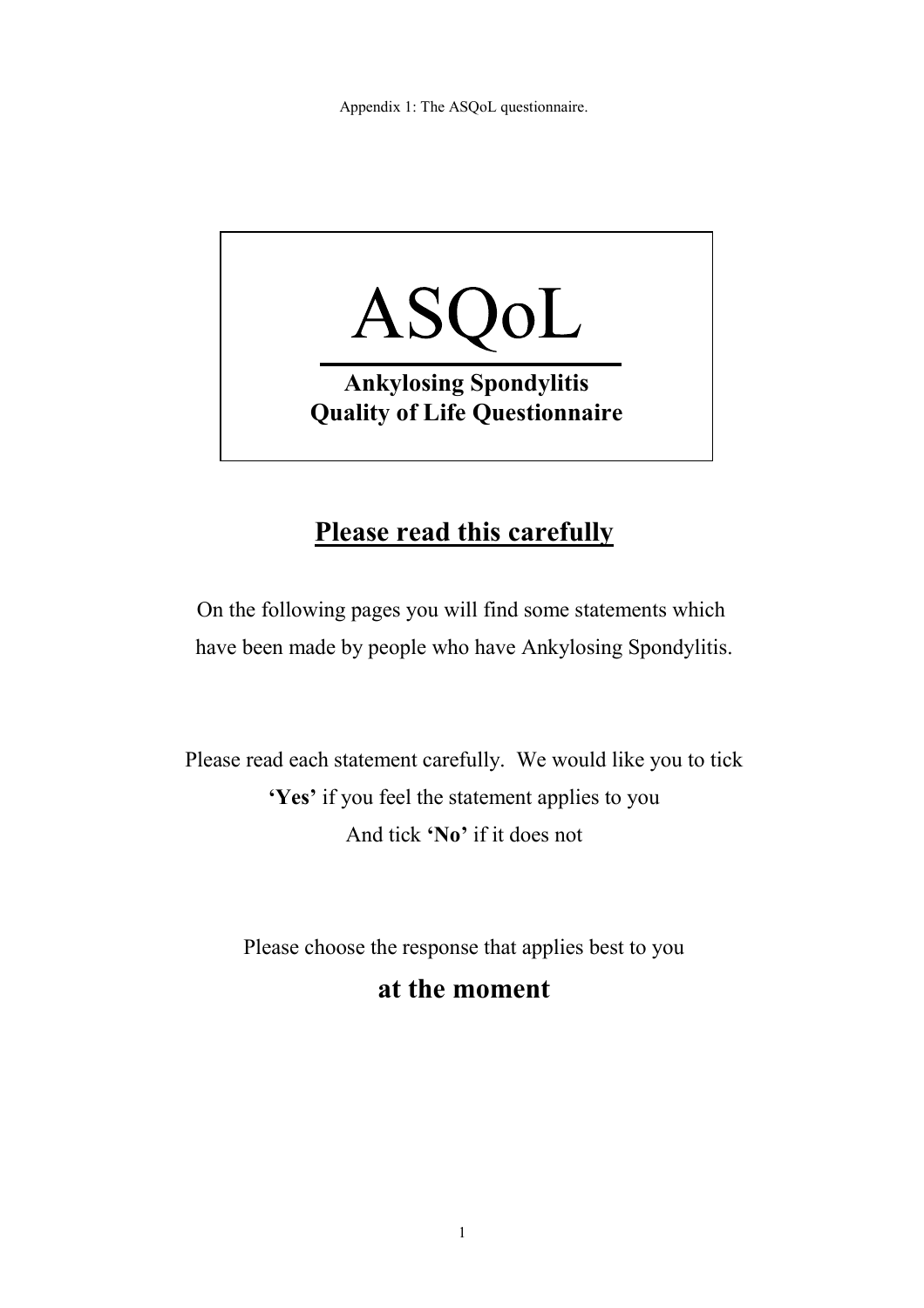Please read each item carefully and tick the *one* response that applies best to you *at the moment*

| My condition limits the places I can go                  | Yes                   | $\Box$           |
|----------------------------------------------------------|-----------------------|------------------|
| $1_{-}$                                                  | N <sub>o</sub>        | $\Box$           |
| 2. I sometimes feel like crying                          | Yes<br>N <sub>o</sub> | $\Box$<br>$\Box$ |
| I have difficulty dressing                               | Yes                   | $\Box$           |
| 3.                                                       | N <sub>o</sub>        | $\Box$           |
| 4. I struggle to do jobs around the house                | Yes<br>N <sub>o</sub> | $\Box$<br>$\Box$ |
| It's impossible to sleep                                 | Yes                   | $\Box$           |
| 5.                                                       | N <sub>o</sub>        | $\Box$           |
| I am unable to join in activities with my friends/family | Yes                   | ┓                |
| 6.                                                       | N <sub>o</sub>        | ▢                |
| 7. I am tired all the time                               | Yes<br>N <sub>o</sub> | $\Box$<br>$\Box$ |
| I have to keep stopping what I am doing to rest          | Yes                   | $\Box$           |
| 8.                                                       | N <sub>o</sub>        | $\Box$           |
| I have unbearable pain                                   | Yes                   | ┓                |
| 9.                                                       | N <sub>o</sub>        | $\Box$           |

This questionnaire should not be translated or adapted without permission.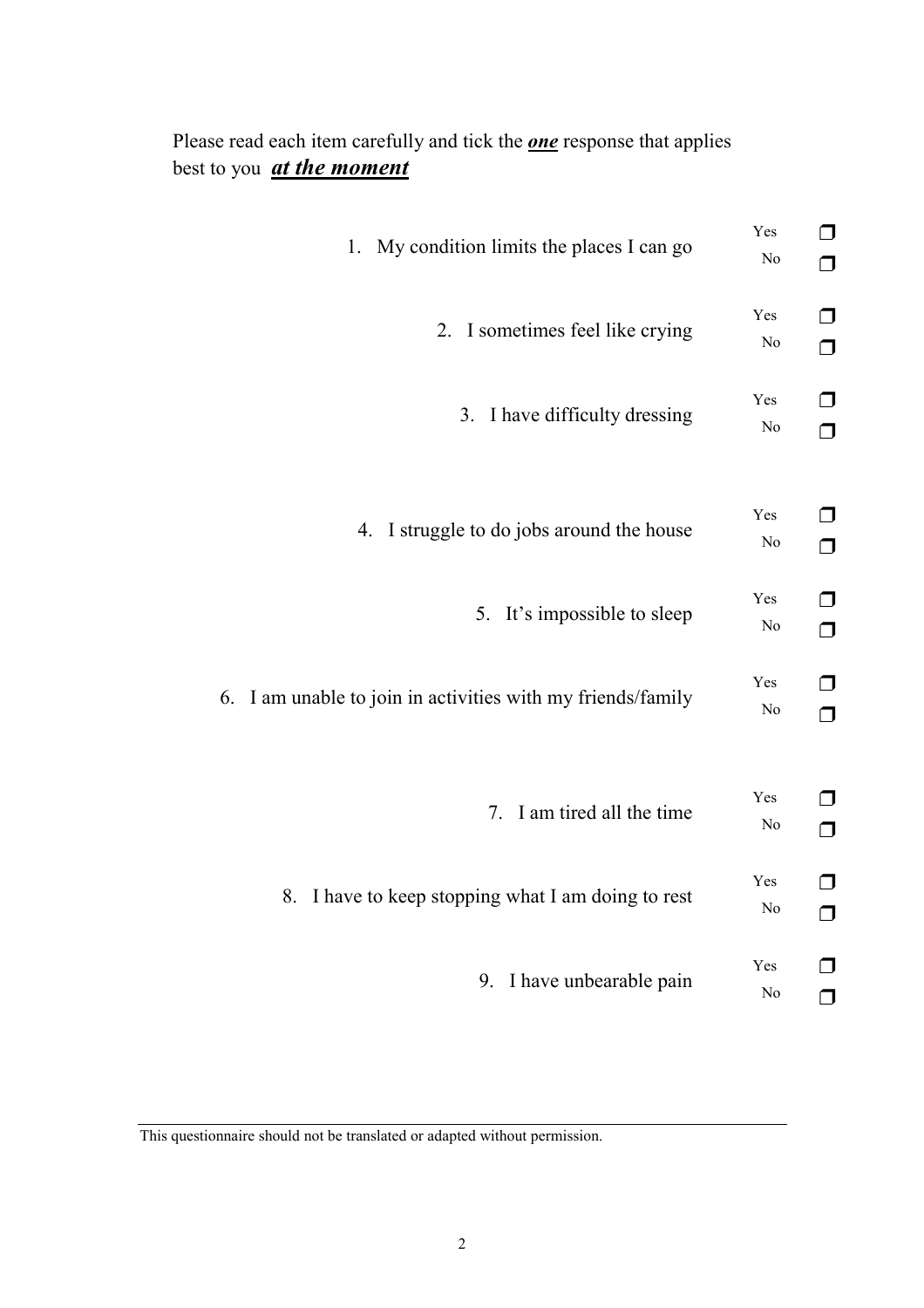## Please read each item carefully and tick the *one* response that applies best to you *at the moment*

| 10. It takes a long time to get going in the morning | Yes<br>No             | $\Box$<br>▢        |
|------------------------------------------------------|-----------------------|--------------------|
| I am unable to do jobs around the house<br>11.       | Yes<br>N <sub>o</sub> | $\Box$<br>$\Box$   |
| 12. I get tired easily                               | Yes<br>N <sub>o</sub> | □<br>$\Box$        |
| 13. I often get frustrated                           | Yes<br>N <sub>o</sub> | ▢<br>$\Box$        |
| 14. The pain is always there                         | Yes<br>N <sub>0</sub> | ⊓<br>$\Box$        |
| 15. I feel I miss out on a lot                       | Yes<br>N <sub>o</sub> | □<br>$\Box$        |
| 16. I find it difficult to wash my hair              | Yes<br>N <sub>o</sub> | $\sqcap$<br>$\Box$ |
| My condition gets me down<br>17.                     | Yes<br>N <sub>0</sub> | $\Box$<br>$\Box$   |
| I worry about letting people down<br>18.             | Yes<br>No             | ┓<br>$\sqcap$      |

**Thank you for taking the trouble to fill in this questionnaire.**

This questionnaire should not be translated or adapted without permission.